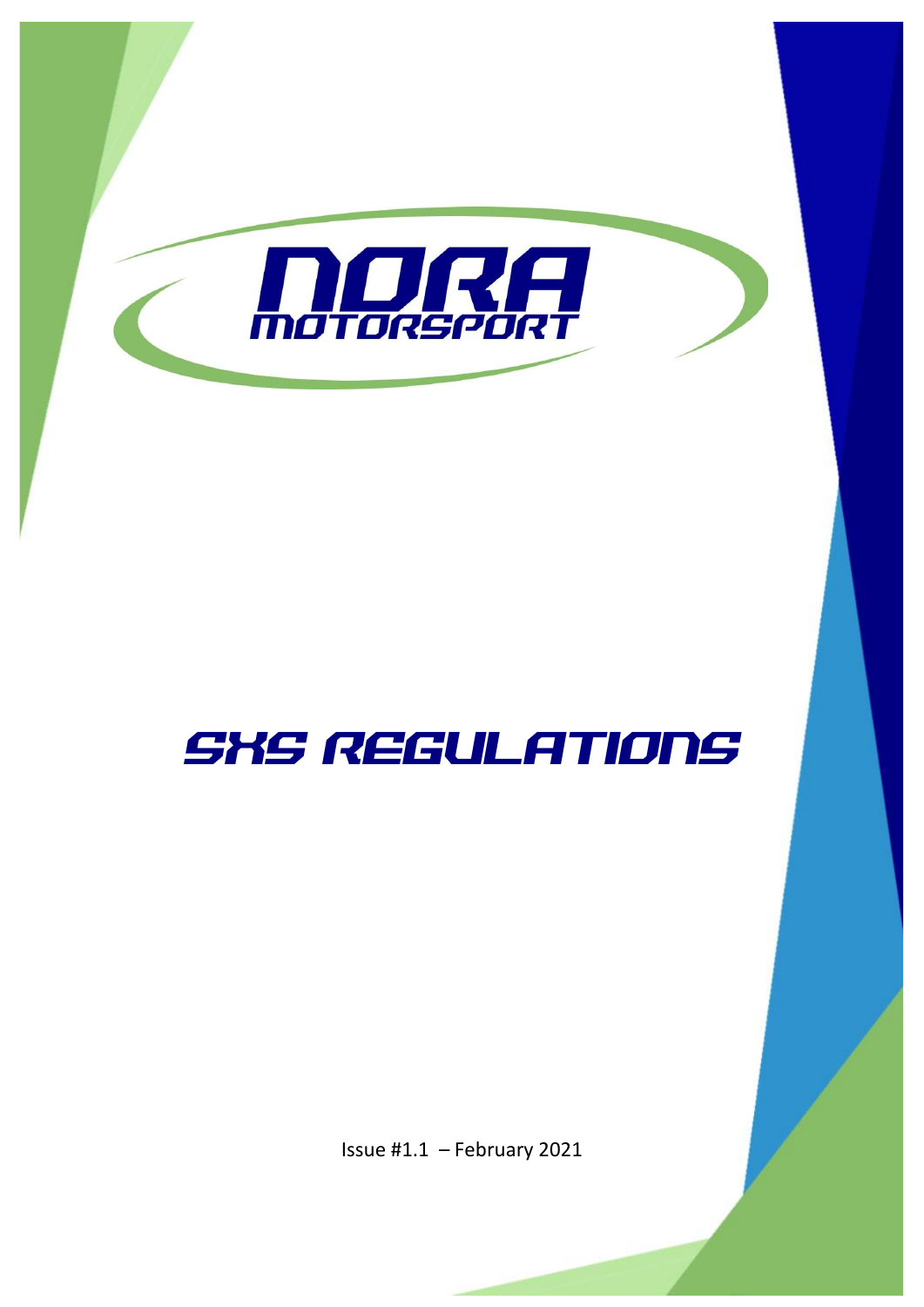#### VERSION HISTORY

| Version | Date          | Description                           |
|---------|---------------|---------------------------------------|
| 1.0     | November 2019 | Creation of SXS Regulations document. |
| 1.1     | February 2021 | Address Update                        |
|         |               |                                       |
|         |               |                                       |
|         |               |                                       |
|         |               |                                       |
|         |               |                                       |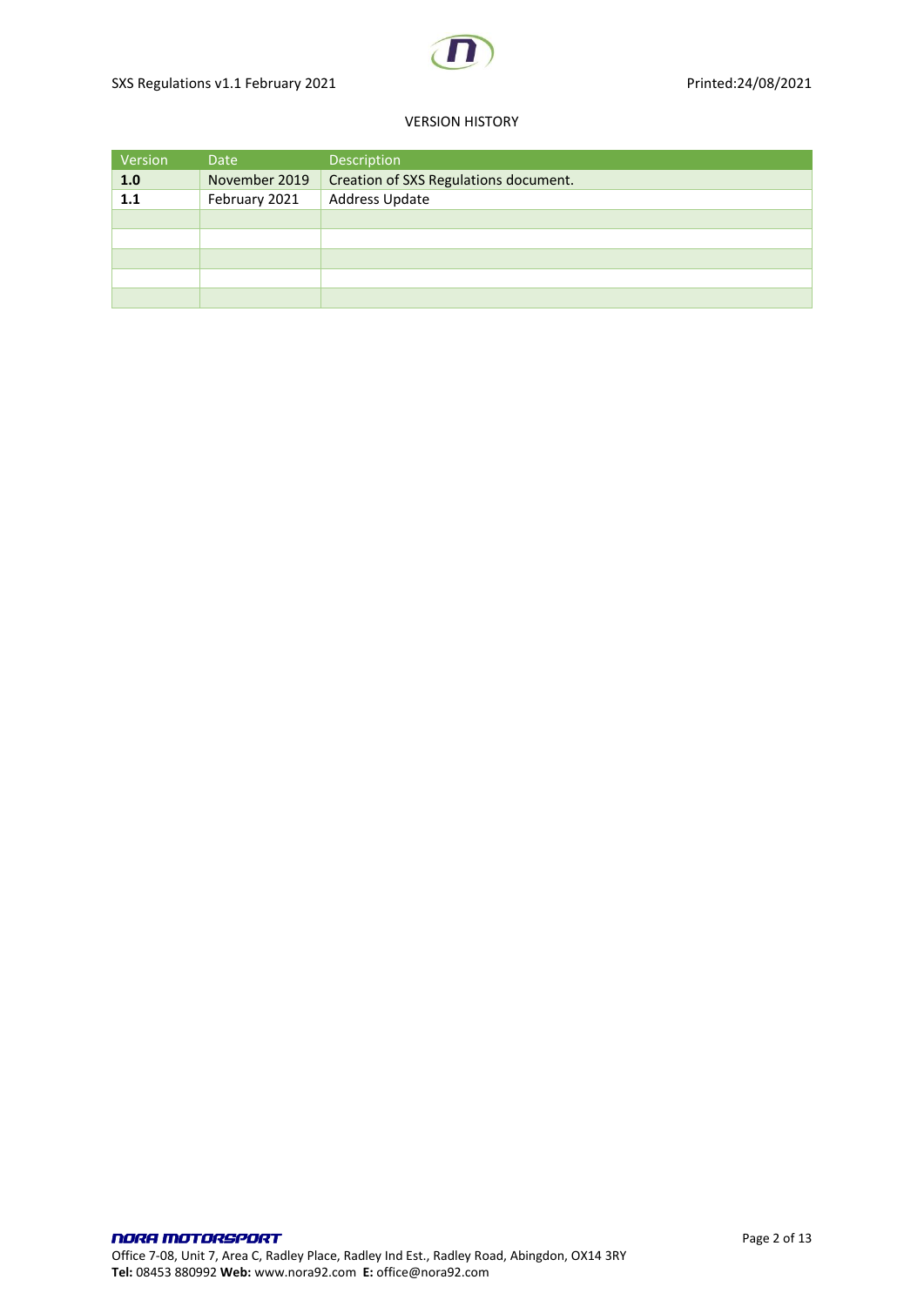#### **TABLE OF CONTENTS**

| 1. |    |   |
|----|----|---|
| 2. |    |   |
|    |    |   |
|    |    |   |
|    |    |   |
| 3. |    |   |
|    |    |   |
|    |    |   |
|    |    |   |
|    |    |   |
|    |    |   |
|    | 4. |   |
|    |    |   |
|    |    |   |
|    |    |   |
|    |    |   |
|    | 5. |   |
|    |    |   |
|    |    |   |
|    |    |   |
|    |    |   |
|    |    |   |
|    |    |   |
|    |    |   |
|    |    |   |
|    |    |   |
|    |    |   |
|    |    |   |
|    |    |   |
|    |    |   |
|    |    |   |
|    |    |   |
|    |    |   |
|    |    |   |
|    |    |   |
|    |    |   |
|    |    |   |
|    |    | 9 |
| 6. |    |   |
|    |    |   |
| 7. |    |   |
| 8. |    |   |
|    |    |   |
|    |    |   |
|    |    |   |
|    |    |   |
|    |    |   |
|    |    |   |
| 9. |    |   |
|    |    |   |
|    |    |   |
|    |    |   |
|    |    |   |
|    |    |   |
|    |    |   |
|    |    |   |
|    |    |   |
|    |    |   |
|    |    |   |

# **NORA MOTORSPORT**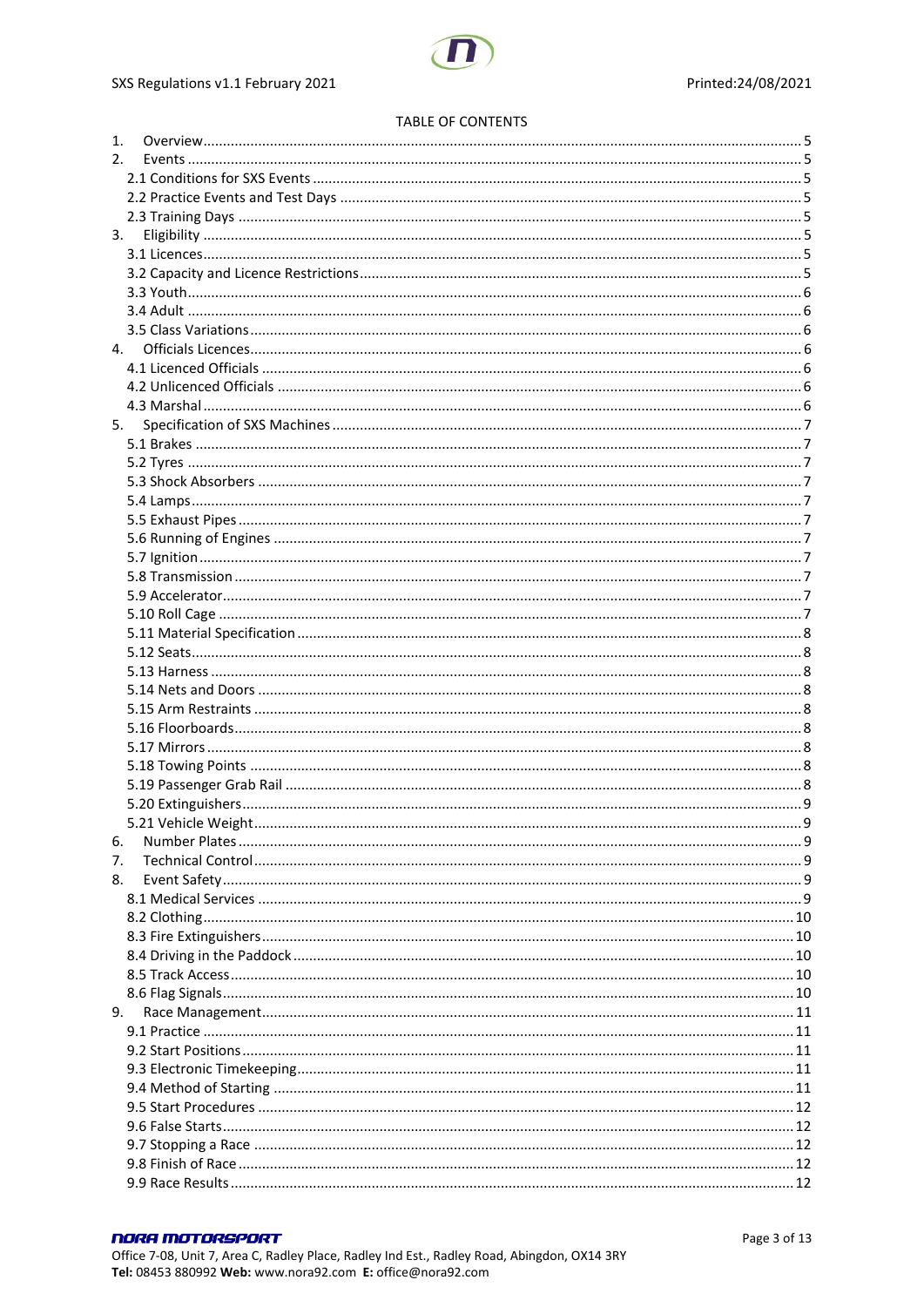

# SXS Regulations v1.1 February 2021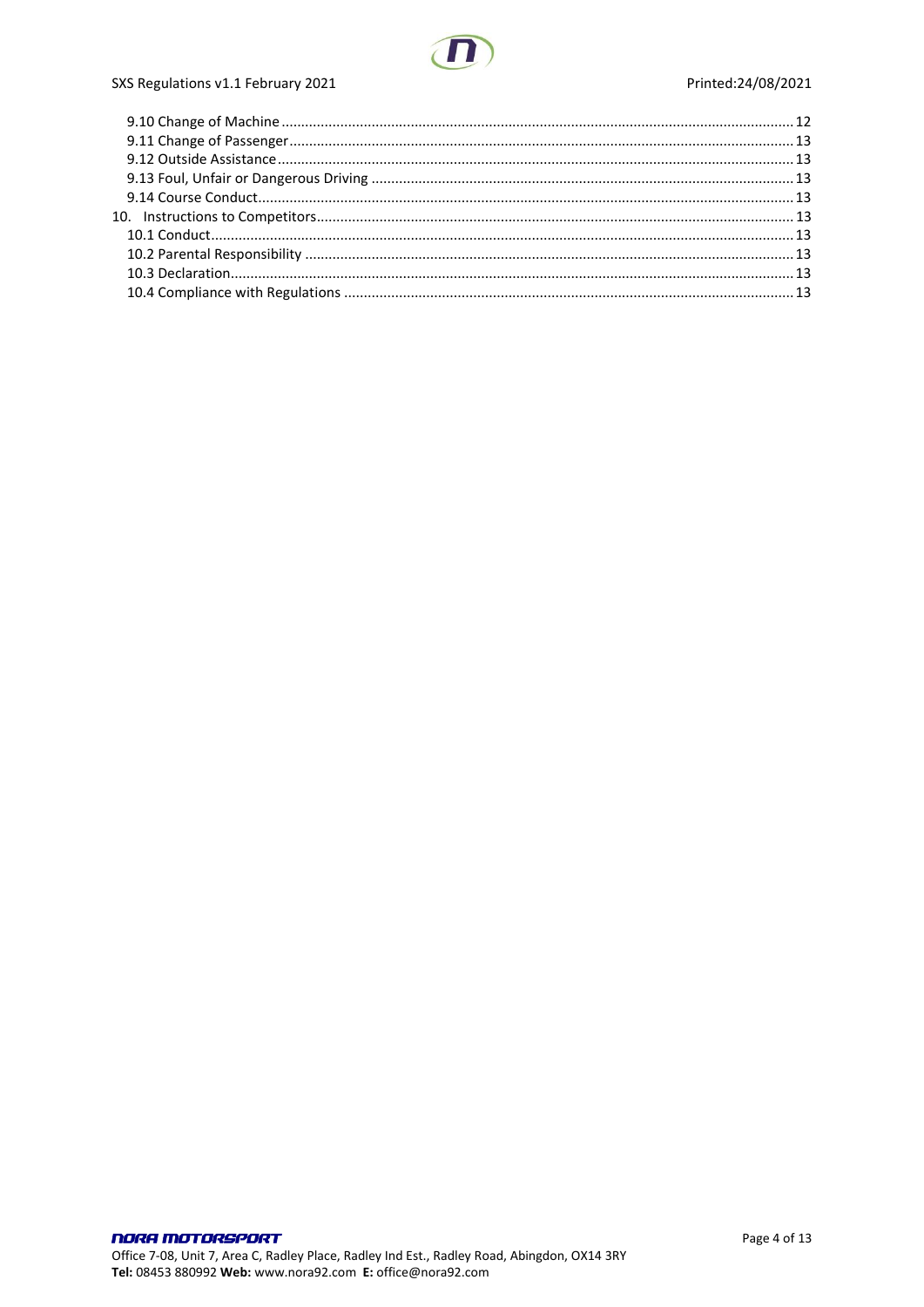# <span id="page-4-0"></span>**1. Overview**

NORA Motorsport is a trading name of NORA 92 Limited. For the purposes of this document any reference to NORA can refer to NORA Motorsport or NORA 92 Limited.

No discrimination is intended where references are made to specific gender within NORA's Code of Practice and Regulations

The contents of this document are copyright and may not be copied without prior permission of NORA.

The NORA Code of Practice together with these Regulations, the Event Regulations and any Final Instructions shall apply to all SXS Events held under a Permit issued by NORA.

# <span id="page-4-2"></span><span id="page-4-1"></span>**2. Events**

# **2.1 Conditions for SXS Events**

- a. The organiser must be affiliated to NORA
- b. An RTA permit must be applied for and in place before the event.
- c. The venue must hold a current certificate issued by NORA
- d. Greenfield sites must comply with current circuit guidelines

#### <span id="page-4-3"></span>**2.2 Practice Events and Test Days**

- a. No such event may be held unless the appropriate notification and Insurance has been issued.
- b. The NORA guidelines for practice track facilities will apply to a practice event or test day.

#### <span id="page-4-4"></span>**2.3 Training Days**

- a. All trainers must be licenced through NORA.
- b. No more than 15 riders must be in attendance for each trainer.

# <span id="page-4-6"></span><span id="page-4-5"></span>**3. Eligibility**

#### **3.1 Licences**

- a. For all NORA competitions the Competitors must hold a current NORA 92 Licence.
- b. Practice licences are available for non competition events.
- c. All new applications for an annual licence must be accompanied by a passport style photograph, Photographs may be sent electronically.
- d. Youth only: All new applications must be accompanied by a photocopy of the Driver's birth certificate.
- e. One Event Licences will be available for passengers or drivers accompanied by a licenced passenger only.
- f. A One Event Licence does not include Personal Accident cover.

#### **3.2 Capacity and Licence Restrictions**

<span id="page-4-7"></span>

| Age on 1st Jan   | Grade            | <b>Engine Capacity</b> | <b>Restrictions</b>                   |
|------------------|------------------|------------------------|---------------------------------------|
| <b>Adult SXS</b> |                  |                        |                                       |
| 15 Years $+$     | Adult SXS        | Maximum 1000cc         |                                       |
| Youth SXS        |                  |                        |                                       |
| $11 - 16$ Years  | <b>Youth SXS</b> | Maximum 570cc          | <b>Stock production vehicles only</b> |

Drivers may continue in the youth 570 class until the end of the year in which their 17th birthday falls. After reaching 15 years of age Drivers can apply for an adult SXS.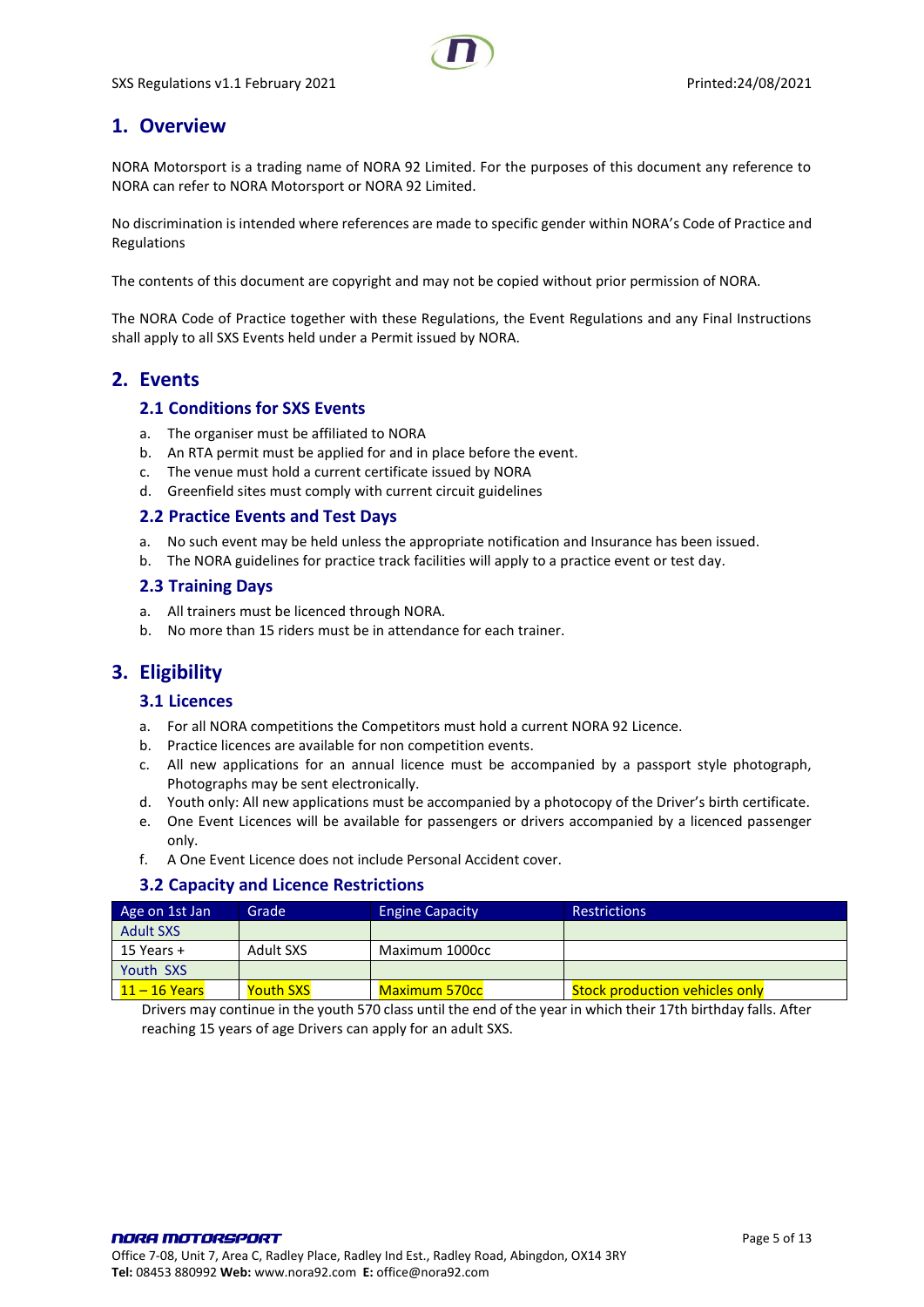# <span id="page-5-0"></span>**3.3 Youth**

- a. No Driver may compete before their eleventh birthday.
- b. When a Driver reaches the maximum age limit for their group, they may continue to compete in that group until the end of the calendar year.
- c. On reaching the minimum age for the next group, the Driver may upgrade. Please note that any Driver who chooses to upgrade cannot then move back to the lower capacity class once they have competed at the higher level at a NORA event unless specifically approved by NORA.
- d. The parent or person with parental responsibility must accompany a youth competitor under the age of 18 to any event and stay for the entire duration of the time that the Driver is present.

## <span id="page-5-1"></span>**3.4 Adult**

- a. The parent or person with parental responsibility must accompany a competitor under the age of 18 to any event and stay for the entire duration of the time that the Driver is present.
- b. No Driver will be permitted to compete in the adult classes until they reach the minimum required age unless under strict assessment conditions and with prior approval of NORA.

#### <span id="page-5-2"></span>**3.5 Class Variations**

- a. Clubs are permitted to designate other classes. These classes must not fall outside of the restrictions for either Youth or Adult competitors and must be stated in the Event Regulations.
- b. Clubs are permitted to impose further restrictions within the youth classes as indicated in any championship or Event Regulations.

# <span id="page-5-3"></span>**4. Officials Licences**

<span id="page-5-4"></span>SXS Officials are required to hold a NORA Licence of the appropriate grade for the performance of their duties.

## **4.1 Licenced Officials**

Officials that require a Licence.

| <b>Official</b>                | Licence Term | <b>Training Method</b> |
|--------------------------------|--------------|------------------------|
| Clerk of the Course            | 3 Years      | Seminar                |
| <b>Chief Technical Officer</b> | 3 Years      | Seminar                |
| <b>Engine Measurer</b>         | 3 Years      | Seminar                |
| Timekeeper                     | 1 Year       | Assessment             |

Licences will only be issued to individuals who have attended the appropriate seminar and/or passed competency assessments appropriate to their role. NORA 92, at its sole discretion, may refuse to issue, cancel or suspend any officials licence.

# <span id="page-5-5"></span>**4.2 Unlicenced Officials**

Officials who do not require a Licence

| <b>Official</b>                 | <b>Training Method</b>                                                |
|---------------------------------|-----------------------------------------------------------------------|
| <b>Event Secretary</b>          | May receive training from NORA 92 or the Clerk of the Course          |
| <b>Technical Official</b>       | Will receive training from the Chief Technical Officer                |
| <b>Chief Marshal</b>            | Will be appointed and briefed by the Clerk of the Course              |
| Marshal                         | Will be appointed and briefed by the Clerk of the Course or the Chief |
|                                 | Marshal                                                               |
| <b>Child Protection Officer</b> | A person appointed to manage child protection issues.                 |

#### <span id="page-5-6"></span>**4.3 Marshal**

All marshals must be a minimum of 16 years of age, marshals under the age of 18 must be accompanied at the event and signed on by a parent or person with parental responsibility.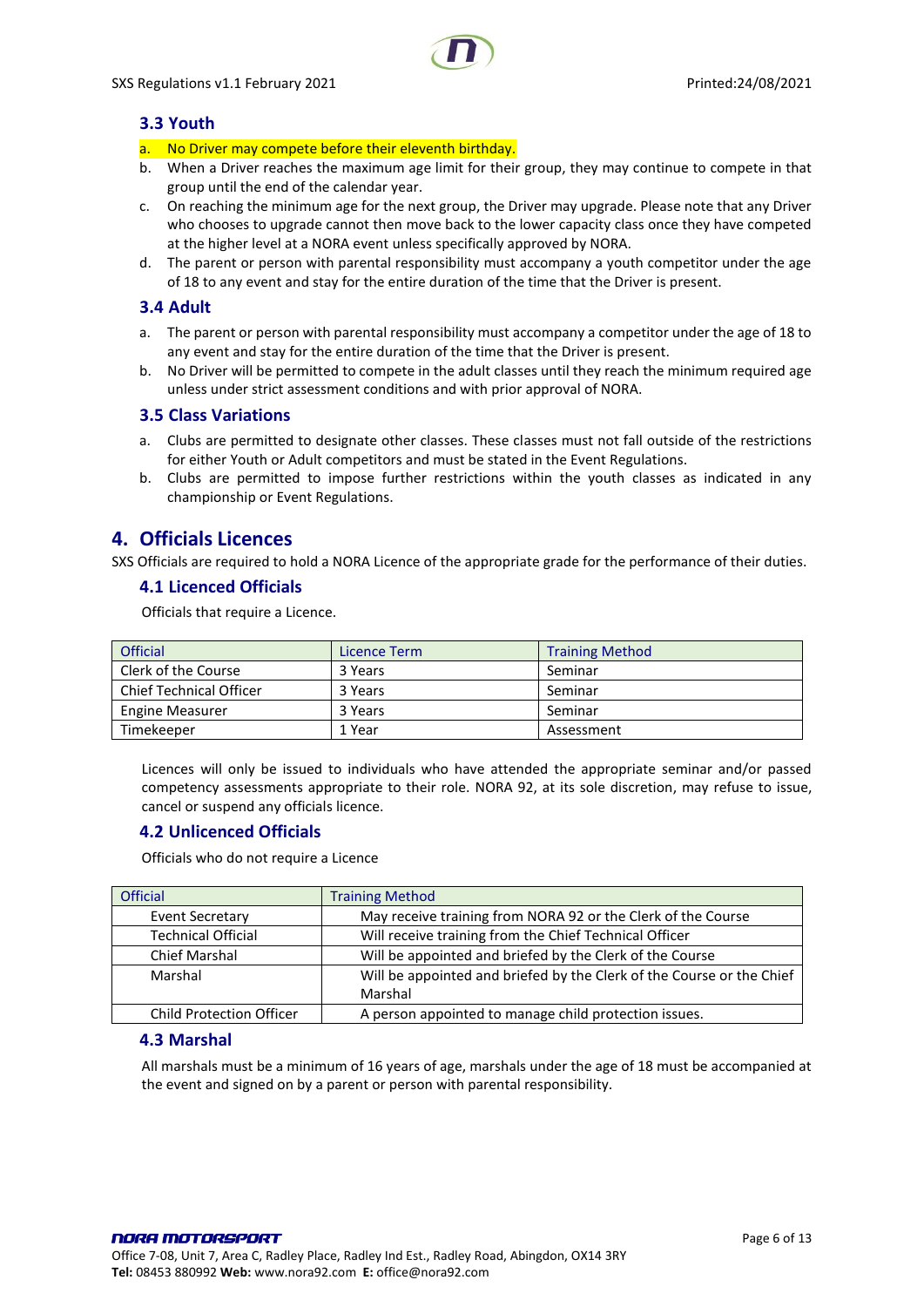

# <span id="page-6-0"></span>**5. Specification of SXS Machines**

<span id="page-6-1"></span>All SXS machines shall comply with the Code of Practice and the following:

## **5.1 Brakes**

- a. Vehicles must be equipped with efficient brakes as fitted by the manufacturer and operate on all four wheels
- b. All brakes must be operated by a single foot pedal operated by the driver. (Special arrangements can be made for less abled drivers if approved by a NORA 92 accredited Clerk of the Course).
- c. Each vehicle must be equipped with a parking brake that will maintain pressure when the driver is not in the vehicle.

## <span id="page-6-2"></span>**5.2 Tyres**

- a. Chains and other non-skid devices are not permitted.
- b. Scoop or paddle (continuous radial rib) tyres are not permitted.

## <span id="page-6-3"></span>**5.3 Shock Absorbers**

Aftermarket shock absorbers are permitted so long as the outside track width does not exceed 1960mm and that the original mountings are retained

#### <span id="page-6-4"></span>**5.4 Lamps**

All vehicles must be fitted with a rearward facing red light that will be used when instructed by the Clerk of the Course in poor visibility.

All glass vehicle lenses must be covered by a protective film.

#### <span id="page-6-5"></span>**5.5 Exhaust Pipes**

The end of the exhaust pipe or pipes must not project beyond any part of the vehicle or its bodywork. The maximum permitted noise level for SXS racing is 110 dBA. The level will be measured at an angle of 45° from the exhaust outlet at a distance of 2 metres with the machines engine running at full revolutions.

## <span id="page-6-6"></span>**5.6 Running of Engines**

The running of engines is prohibited except during official practice, actual racing, sound testing, for a period not exceeding five minutes prior to the start of each race or as approved by the Clerk of the Course.

#### <span id="page-6-7"></span>**5.7 Ignition**

- a. All vehicles must be fitted with an on/off ignition switch that is clearly marked and accessible by both the driver and from the outside of the vehicle.
- b. All vehicles will be fitted with battery isolator switch mounted in the centre area of the vehicle dash and accessible by both the driver and from the outside of the vehicle.

#### <span id="page-6-8"></span>**5.8 Transmission**

- a. Each vehicle must be fitted with a gearbox neutral
- b. Each vehicle must be fitted with a reverse gear.

# <span id="page-6-9"></span>**5.9 Accelerator**

The accelerator may be operated either by the foot or by hand. Accelerator must be fitted with a return spring of sufficient strength to close the throttle when released.

#### <span id="page-6-10"></span>**5.10 Roll Cage**

Each vehicle must be fitted with a six point ROPS (Roll Over Protection System) or roll Cage.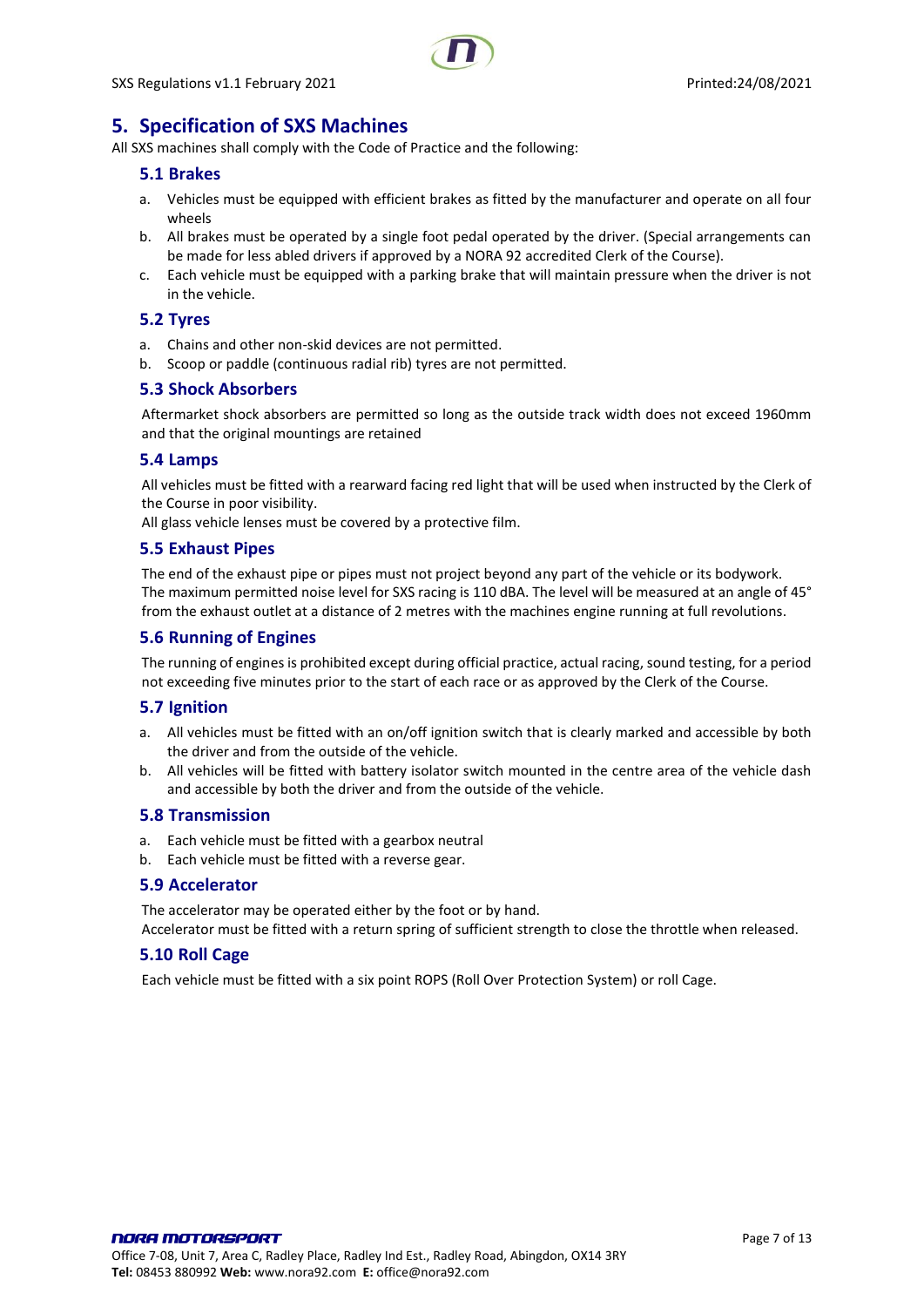# <span id="page-7-0"></span>**5.11 Material Specification**

#### **Minimum specifications of the tubes used:**

Cold Drawn Seamless Unalloyed Carbon Steel, containing a maximum of 0.3% of carbon.

Note: For an unalloyed carbon steel the maximum content of additives is 1.7% for manganese and 0.6% for other elements.

## **Minimum Yield Strength**

350 N/mm2

**Minimum Dimensions (Ø in mm)**

a) Mandatory tubular members

38 x 2.5 (1.75" x 0.095") or 50 x 2.0 (2.0" x 0.083").

b) Optional tubular members

38 x 2.5 (1.5" x 0.095") or 40 x 2.0 (1.6" x 0.083").

In selecting the steel, attention must be paid to obtaining good elongation properties and adequate weldability.

The tubing must be bent by a cold working process and the centreline bend radius must be at least three times the tube diameter. If the tubing is ovalised during bending, the ratio of minor to major diameter must be 0.9 or greater

## <span id="page-7-1"></span>**5.12 Seats**

The seat supports must be rigidly attached to the frame with bolts of a minimum 8mm diameter.

#### <span id="page-7-2"></span>**5.13 Harness**

A harness with a minimum of two shoulder and one lap belt (4 point) must be used, belts must be attached directly to the machine and not to any part of the seat or its mountings.

A harness cutter must be fitted to each machine and accessible by either the driver or passenger.

#### <span id="page-7-3"></span>**5.14 Nets and Doors**

- a. The open areas of the doors must be covered by a door or net, the net must not be fitted to the loop or framework by means of drilling or welding.
- b. Nets must be fitted to the inside of the vehicle to prevent snagging.
- c. It is advised that nets are fitted in the open area above doors.
- d. Nets must be fitted to allow easy access and egress from the vehicle.
- e. All operational doors must be fitted with a positive locking mechanism.

# <span id="page-7-4"></span>**5.15 Arm Restraints**

SFI 3.3 compliant arm restraints may be used as an alternative to a door net but in either case they must retain the driver's or passenger's arms and hands within the vehicle compartment in the event of an accident or roll over

Arm restraints are not required to be made from fire resistant/retardant material. They shall be mounted on one end to the driver restraint lap belt and the other end to the arm or wrist. The minimum width for the portion of the arm restraint that wraps around the arm or wrist shall be 4.4 cm minimum. The lap belt end shall be mounted in such a manner as to prevent the arm from traveling outside of the driver's compartment. Each arm may have a separate strap or the restraint may have a "Y" configuration, with only one attachment to the lap belt. Any loose webbing end shall incorporate a design method to prevent the strap from completely pulling out of any hardware (d-rings, 3-bar slide, etc.)

#### <span id="page-7-5"></span>**5.16 Floorboards**

All vehicles must be fitted with a solid floor pan that covers from forward of the pedal assembly to the rear of the seats and from each outer edge.

#### <span id="page-7-6"></span>**5.17 Mirrors**

Machines must be fitted with a minimum of two side mirrors with rearward views.

#### <span id="page-7-7"></span>**5.18 Towing Points**

All vehicles must be fitted with a secure towing point on the front and rear of the vehicle to aid recovery.

#### <span id="page-7-8"></span>**5.19 Passenger Grab Rail**

Machines carrying a passenger are to ensure a suitable and safe grab handle is fitted.

#### NORA MOTORSPORT Office 7-08, Unit 7, Area C, Radley Place, Radley Ind Est., Radley Road, Abingdon, OX14 3RY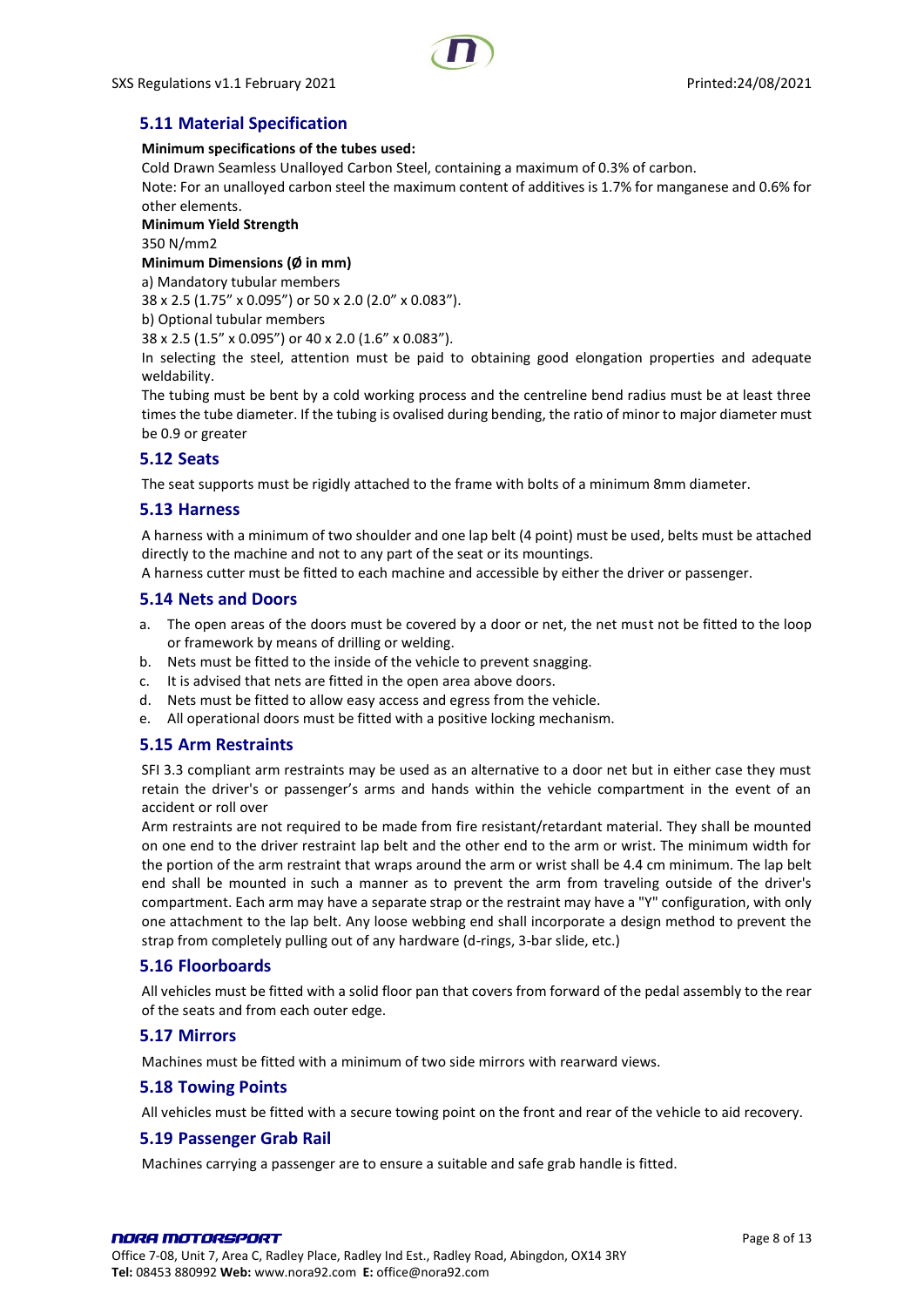

# <span id="page-8-0"></span>**5.20 Extinguishers**

Each vehicle must be equipped with a certified fire extinguisher of a minimum of 2Kg fitted with a quick release system, easily accessible to the driver whilst seated. An integral system may be fitted as an alternative with the operating switch accessible to the driver whilst seated.

# <span id="page-8-1"></span>**5.21 Vehicle Weight**

The minimum dry vehicle weight of the vehicle, without occupants, must be 545Kg.(Not applicable to youth machines)

# <span id="page-8-2"></span>**6. Number Plates**

- a. Machines will have a minimum of three number display areas and it is the Driver's responsibility to ensure that the numbers are clearly visible and correct.
- b. Numbers must be displayed towards the front and both sides of the vehicle.
- c. No metallic or reflective colours may be used in any circumstances.
- d. The Clerk of the Course has the discretion to disqualify any Driver not showing legible numbers or discounting any protest resulting from illegible numbers.

# <span id="page-8-3"></span>**7. Technical Control**

- a. In the event of a protest against machine specification where an engine has to be stripped an additional fee of £250\* for four stroke and £150\* for two stroke machines MUST be submitted with the protest and protest fee. In the event of the protest being upheld the additional fee will be returned. If the protest is not upheld, 50% of the additional fee will be awarded to the other party and will be the only costs payable.
- b. The Clerk of the Course may disqualify or penalise any Driver of a machine which exceeds the maximum permitted sound level, or which in his opinion is deemed to be excessively noisy.
- c. Random or spot checks may be made by NORA Sound Control Officials of the sound level of any machine taking part in any NORA event in addition to any routine checks at technical control if requested by the Clerk of the Course.
- d. Random or spot checks may be made by NORA Officials for technical compliance of any machine taking part in any event in addition to any routine checks at technical control if requested by the Clerk of the Course.

<span id="page-8-4"></span>\* All payments to be made in cash

# <span id="page-8-5"></span>**8. Event Safety**

# **8.1 Medical Services**

At all Speed events, including official practice, qualified first aid personnel must be in attendance with full first aid equipment. Organisers must ensure sufficient medical services for the type of event remain in place until the event has completely finished.

An IHCD Emergency Technician (EMT), First Response Emergency Care person (FREC), level 3 or above or the Voluntary Aid Society (VAS) equivalent, must be in attendance during official practice and racing. A Paramedic (PM) is recommended.

The minimum requirement for the start of every event is two ambulances. If one of the two ambulances has to leave the circuit then the minimum requirement for the event to continue is one ambulance and one IHCD Emergency Technician (EMT), First Response Emergency Care person (FREC), level 3 or above or the Voluntary Aid Society (VAS) equivalent, plus enough qualified first aid personnel to cover the course layout size and type of event subject to medical requirements shown below.

For smaller club level events (where there are approximately 99 Drivers or less) the minimum medical requirements are for one ambulance – On the condition the ambulance is available at all times. Should the ambulance be required to support the treatment of, or transport an injured Driver the event must stop until such time that the ambulance is available again. The ambulance should be accompanied by either an IHCD Emergency Technician or the VAS equivalent, plus enough qualified first aid personnel to cover the course layout, size and type of event.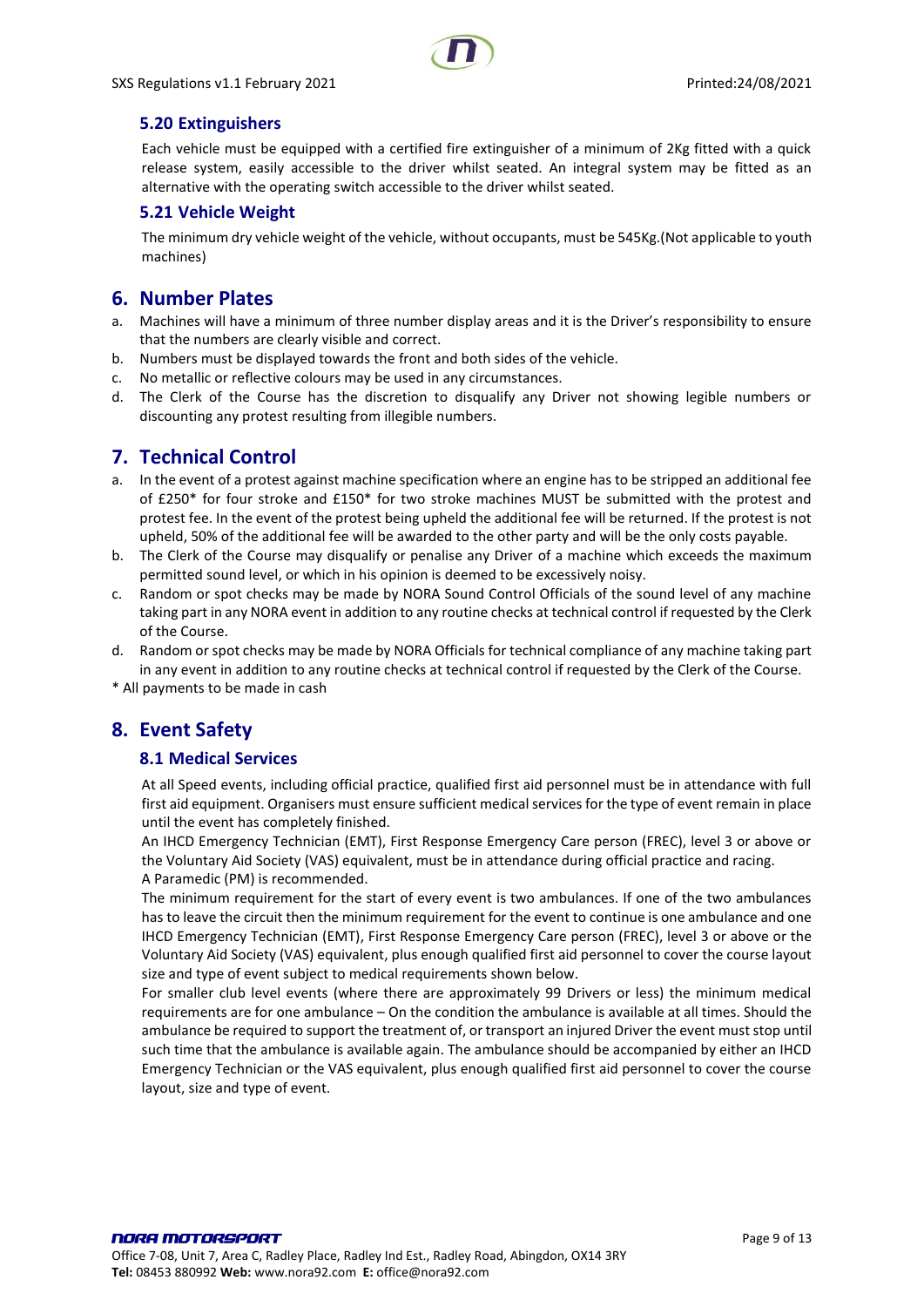# <span id="page-9-0"></span>**8.2 Clothing**

- a. All competitors must wear a crash helmet. For information regarding helmets please refer to the helmet section within the NORA 92 Code of Practice.
- b. Competitors are advised not to wear hand, face or body jewellery/piercings which could prove hazardous in the event of an accident.
- c. The mouth should be kept clear of anything likely to cause blockage of the airway in the event of an incident, e.g. chewing gum. This includes removing false dentures.
- d. Goggles or visor of a non-splintering material must be worn at the commencement of each race. Spectacles, if worn, must be non-splintering material.
- e. It is the responsibility of the Drivers parent/guardian to ensure that all protective clothing is correctly fitting for youth competitors.
- f. In all races and official practice a complete protective fire retardant race suit must be worn, conforming to ISO 15025:2000 Standards.
- g. In all races and official practice gloves of flame retardant material must be worn.
- h. In all races and official practice footwear of flame retardant material must be worn.
- i. The use of neck braces is recommended but not compulsory.

## <span id="page-9-1"></span>**8.3 Fire Extinguishers**

Every NORA event must have a minimum of two 6Kg dry powder fire extinguishers. The position of the extinguishers must be clearly marked. All extinguishers must have a minimum 34A 183B rating as well as a current certificate attached.

#### <span id="page-9-2"></span>**8.4 Driving in the Paddock**

Driving of machines in the paddock is permitted but must not exceed walking pace and occupants must always wear a helmet. Under no circumstances may the machine be driven by anybody other than the competitor or official event staff.

#### <span id="page-9-3"></span>**8.5 Track Access**

Strictly no personnel, other than signed on officials, are permitted on the track while machinery is operating.

# <span id="page-9-4"></span>**8.6 Flag Signals**

The following flag signals will be used:

N.B. 'Waved' shall mean a flag should be moved up and down through an arc of 45 degrees and not indiscriminately. Only authorised officials are permitted to use these flags. Any Driver who is judged to have taken unfair advantage whilst a yellow flag is displayed and waved, or ignored any other flag signal, may be disqualified or penalised accordingly by the Clerk of the Course. All of the below flags should measure not less than 750mm x 600mm.

The blue flag should be used by trained officials only and should not be used by marshals covering a static point.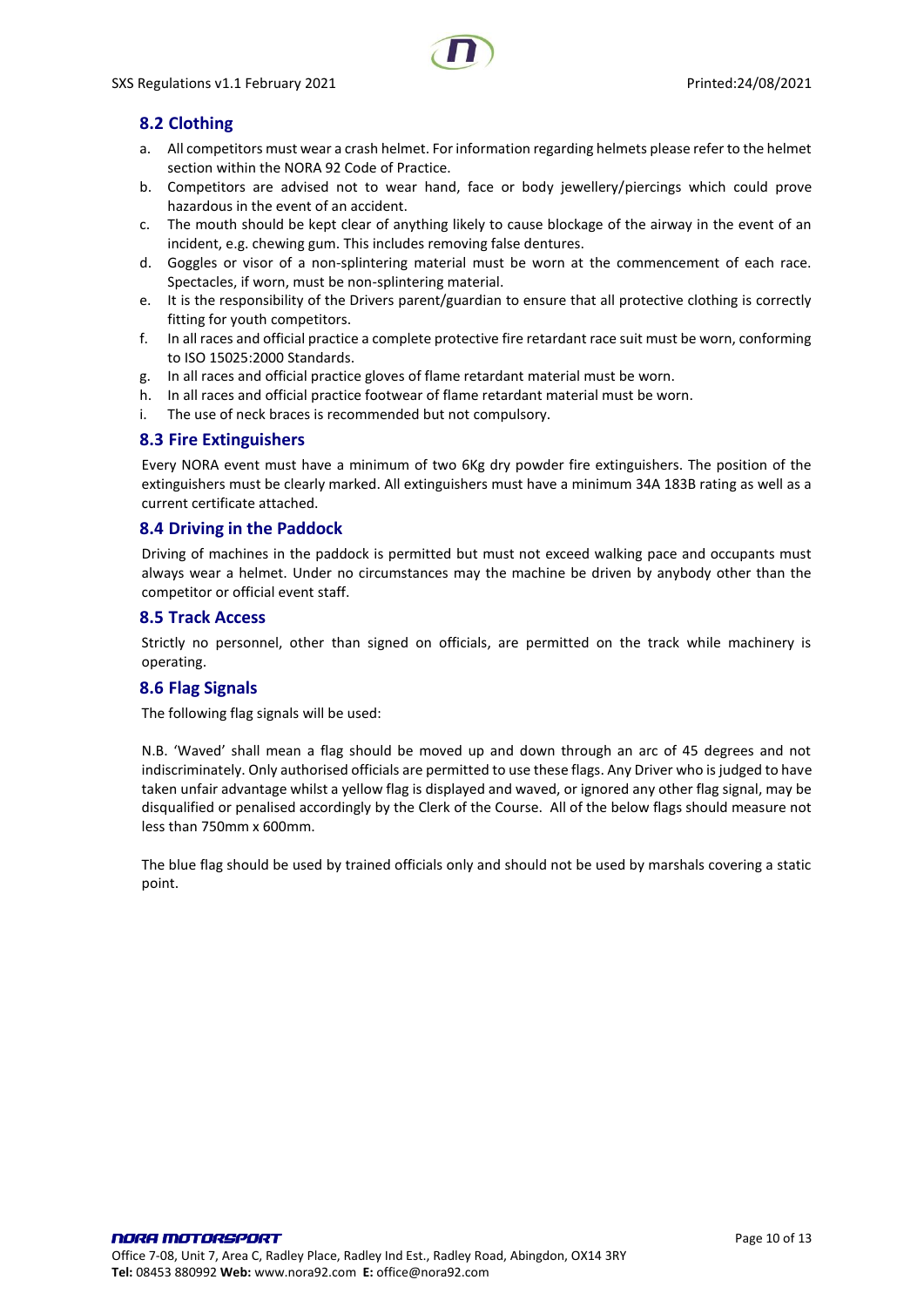| <b>Flag Type</b>                         | <b>Meaning</b>                                                     |
|------------------------------------------|--------------------------------------------------------------------|
| <b>National Flag</b>                     | This flag can be used for starting a race by being raised from the |
|                                          | ground.                                                            |
| Red                                      | All Drivers must stop. Drivers must not pass any red flag unless   |
|                                          | authorised or directed to do so and then proceed at a slow pace.   |
| Black - with the Driver's number clearly | That Driver to stop racing immediately and leave the track         |
| shown on a board                         |                                                                    |
| Yellow - Motionless                      | Danger, take care. Ride with caution.                              |
| Yellow - Waved                           | Great Danger, prepare to stop, ride with extreme caution, no       |
|                                          | overtaking.                                                        |
|                                          | Marshals are advised to wave their flags when Drivers are stopped  |
|                                          | on the course in a dangerous position or being attended to by      |
|                                          | officials or medical staff                                         |
| Green                                    | Course clear / Drivers under starters orders.                      |
| Blue - Waved                             | Warning you are about to be lapped.                                |
| <b>Yellow with Black Cross</b>           | Last Lap. / (either or) a two lap and then one lap board, clearly  |
|                                          | marked.                                                            |
| Chequered                                | Finish.                                                            |
| White with Green or Red Cross            | Medical attention required at that post provided. This may be      |
|                                          | replaced by a flag mutually agreed with the medical staff          |

# <span id="page-10-1"></span><span id="page-10-0"></span>**9. Race Management**

# **9.1 Practice**

- a. For any race there must be a minimum period for practice on the actual course, the details of which must be stated in the Event Regulations.
- b. Drivers will commence practice under the instructions of the start officials and must join the circuit from the designated area.
- c. The duration of practice will commence from the time when the first Driver joins the circuit.
- d. The waving of the chequered flag will indicate the end of practice.

# <span id="page-10-2"></span>**9.2 Start Positions**

Start positions will be established according to the provisions of the Event Regulations.

Where the organisers decide the grid positions will be by ballot this must be conducted by the competitors at the event.

# <span id="page-10-3"></span>**9.3 Electronic Timekeeping**

- a. Only licensed NORA Timekeepers can time a qualification practice where qualification to a final, a series of races or start line positions is the determined outcome. The Chief Timekeeper should be stated in any Event Regulations and official programme.
- b. If electronic timekeeping is used then it is advised that manual lap scoring is carried out to support an electronic system.
- c. If timed practice is used and identical times are recorded by more than 1 Driver in the official qualifying practice session for the race the Driver with the second best laptime will receive the better starting position.
- d. Transponders, if used, should be fitted to the machine as per the timekeepers or manufacturer's instructions, it is the Drivers responsibility to ensure that the correct transponder is securely fitted, it is the Drivers responsibility if a transponder is lost from the machine during an event.

Note: A Mylaps (AMB) – MX transponder requires a minimum of 14 hours of trickle charge to ensure optimum performance.

# <span id="page-10-4"></span>**9.4 Method of Starting**

The following methods of starting a race may be used and shall be stated in the Event Regulations.

- a. The raising of the National flag
- b. Traffic Lights.

#### NORA MOTORSPORT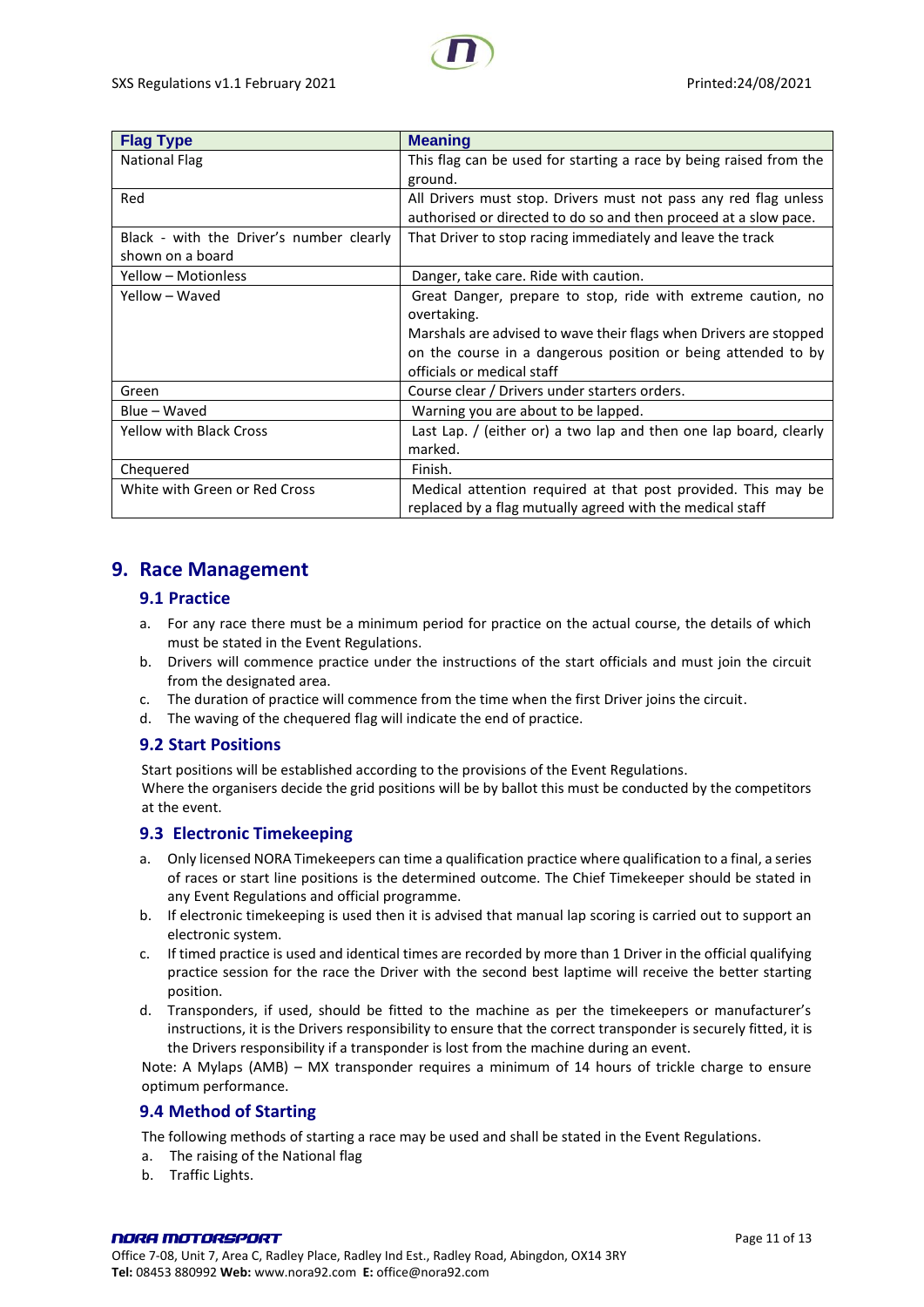# <span id="page-11-0"></span>**9.5 Start Procedures**

- a. Drivers are deemed to be under starter's orders when all of the Drivers are on the start line, signified by the raising of a green flag.
- b. No persons will be allowed in the start area once Drivers have come under orders at the start line, except Drivers, passengers and authorised officials.
- c. Once the Drivers are under starter's orders, the start procedure should not commence until the circuit is clear, signified by the lowering of the green flag.
- d. Drivers will line up in rows of two or three.
- e. If a 15 and 5 second board is used the following procedure should be followed.
	- The 15 second board will be displayed for a full 15 seconds
	- The 5 second board will be displayed following the 15 seconds
	- The race will start between 2 and 5 seconds after the "5 seconds" board is shown
- f. The start procedure for beach racing will be issued in the Event Regulations.

# <span id="page-11-1"></span>**9.6 False Starts**

All false starts shall be indicated by the waving of a red flag, all Drivers will have to go back to the starting area and await announcements regarding the restart.

# <span id="page-11-2"></span>**9.7 Stopping a Race**

- a. If a race is stopped before 50% of the race time has been completed, the race shall be re-run if conditions and time permits.
- b. If a race is stopped after 50% and providing the race results shall be declared on a minimum of 2 complete laps the result will not be re-run and the result will stand.
	- The order of classification shall be based upon the order of last crossing the finishing line prior to the showing of the red flag and only competitors who are racing at the showing of the red flag will be classified.
	- If a race has to be stopped after the leader has taken the chequered flag they will be classified as having finished the race. The order of classification for those Drivers who have not taken the chequered flag shall be based upon the order of last crossing the finish control line prior to the showing of the red flag and only competitors who are racing at the showing of the red flag will be classified.
- c. In the event of a race being re-run the Clerk of the Course may disqualify any Driver or Drivers who is/are the prime cause of the race initially being stopped.
- d. Only the Clerk of the Course can instruct a race to be stopped. All courses must have sufficient assistants / marshals to ensure that when a race is stopped this decision is communicated to all of the Drivers as quickly as possible. The Clerk of the Course determines if radio communication is required.

# <span id="page-11-3"></span>**9.8 Finish of Race**

- a. The chequered flag will be displayed as the winner crosses the finish control line and will be kept flying until the last Drivers finish the lap.
- b. No Driver will be allowed to start a fresh lap after the chequered flag has been displayed.
- c. Drivers crossing the finish control line will be flagged off, their position being determined by the number of laps each has completed, those Drivers who complete a similar number of laps having their positions determined by the order in which they finish.
- d. Only Drivers having completed a minimum 75% for adult classes and 50% for youth classes (rounded down) of the total laps completed by the race leader will be declared as finishers unless otherwise stated in the organiser or event regulations.

# <span id="page-11-4"></span>**9.9 Race Results**

- a. If the results are to be decided on points, the points allocation must be clearly defined in the Event Regulations.
- b. Should a tie occur on an overall result the highest position in the final leg will determine the final order.

# <span id="page-11-5"></span>**9.10 Change of Machine**

A change of machine may be permitted provided that prior notification is made to the Clerk of the Course before the race in which the change is to take place. The same machine must be used throughout any one race.